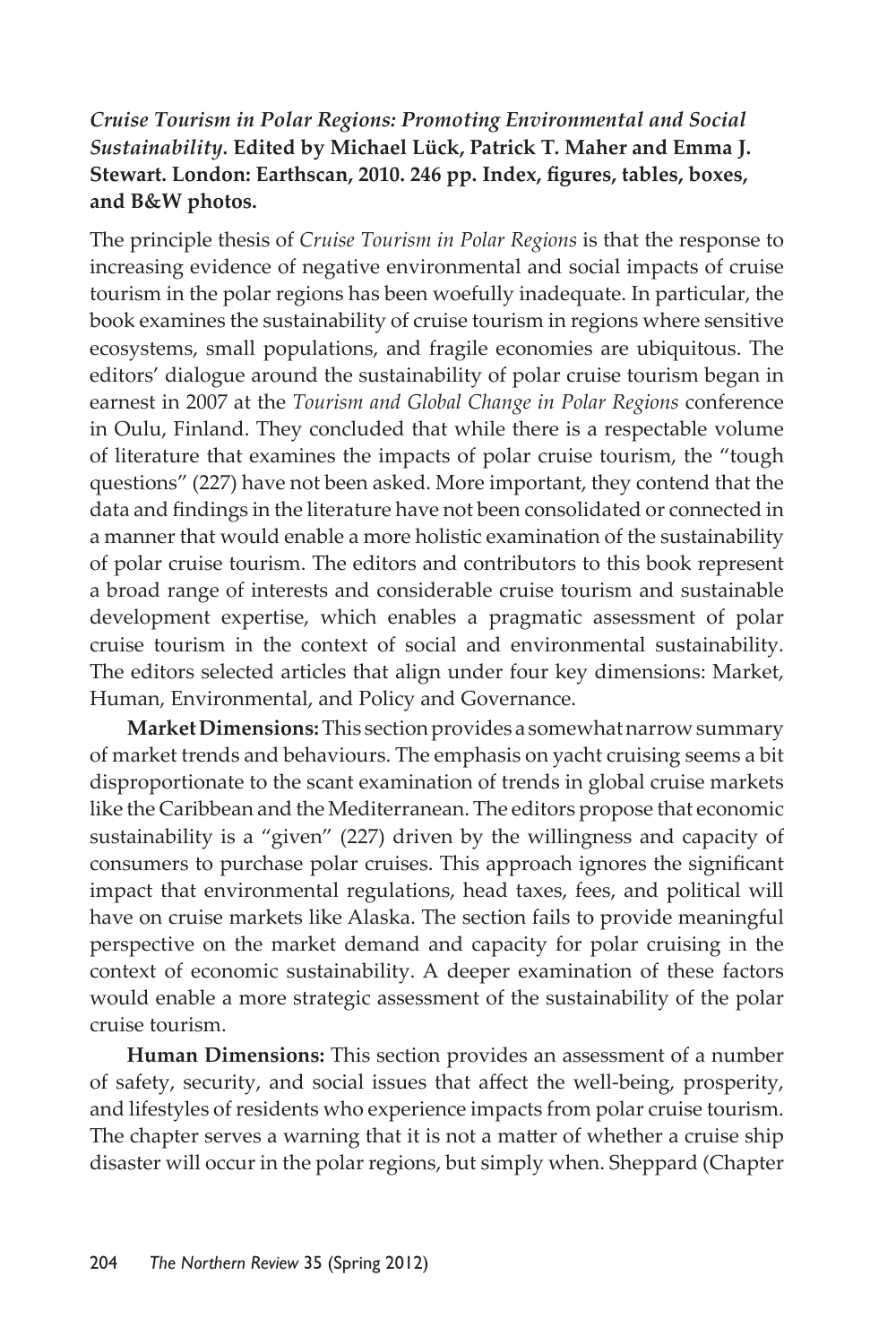6) proposes that while the visitor industry has placed significant emphasis on sustainability in recent years, the practical application of sustainable practices and behaviours by tourists is not widely evident (75). She contends that the more cruises a passenger has been on, the more they appear to lower their ethical standards, which suggests that the ethical principles and behaviours of cruise tourists (especially the multi-time cruiser) may be a long way away from influencing more sustainable practices in the cruise ship industry (V. Sheppard, personal communication, February 20, 2012). This chapter reinforces findings across sustainable tourism development literature that while tourism suppliers/operators and visitors declare their support for sustainable practices in the tourism industry, visitor behaviour falls short on this commitment, particularly if it hits them in the pocketbook (ibid.). Green (Chapter 7) argues that achieving sustainable tourism development is inextricably linked to our ability to inspire today's youth to become agents of change (104) and champions for sustainable development.

**Environmental Dimensions:** This section proposes that: 1) the unfettered increase in the number of cruises and passengers visiting the polar regions will have an increasingly negative impact on fragile polar environments; 2) environmental regulation, monitoring, and management of cruise volumes and behaviours is inadequate and unsustainable; and 3) climate change is occurring in the polar regions and very little is known about the impacts these changes will have on the cruise tourism experience, communities, residents, Aboriginal populations, flora and fauna, sea life, biological systems, and the economy of the regions.

**Policy and Governance Dimensions:** This section points to the inadequacy and inconsistency of tourism management practices in the polar regions. Hull and Milne (Chapter 12) point to the need for longer term sustainable development planning and practices supported by enforceable regulation. Ringer (Chapter 13) contends that it is critical to develop key performance indicators for sustainability in order to effectively monitor, manage, and regulate the cruise market in a manner that preserves the ecological systems and accommodates the needs of communities, residents, and the cruise companies. While this section tables concrete approaches to addressing some of the policy and governance issues related to polar cruise tourism, it is somewhat impractical to examine these issues in regions that are notably distinct in terms of the political landscape, governance, regulation, cruise volumes, capacity, maturity, and populations.